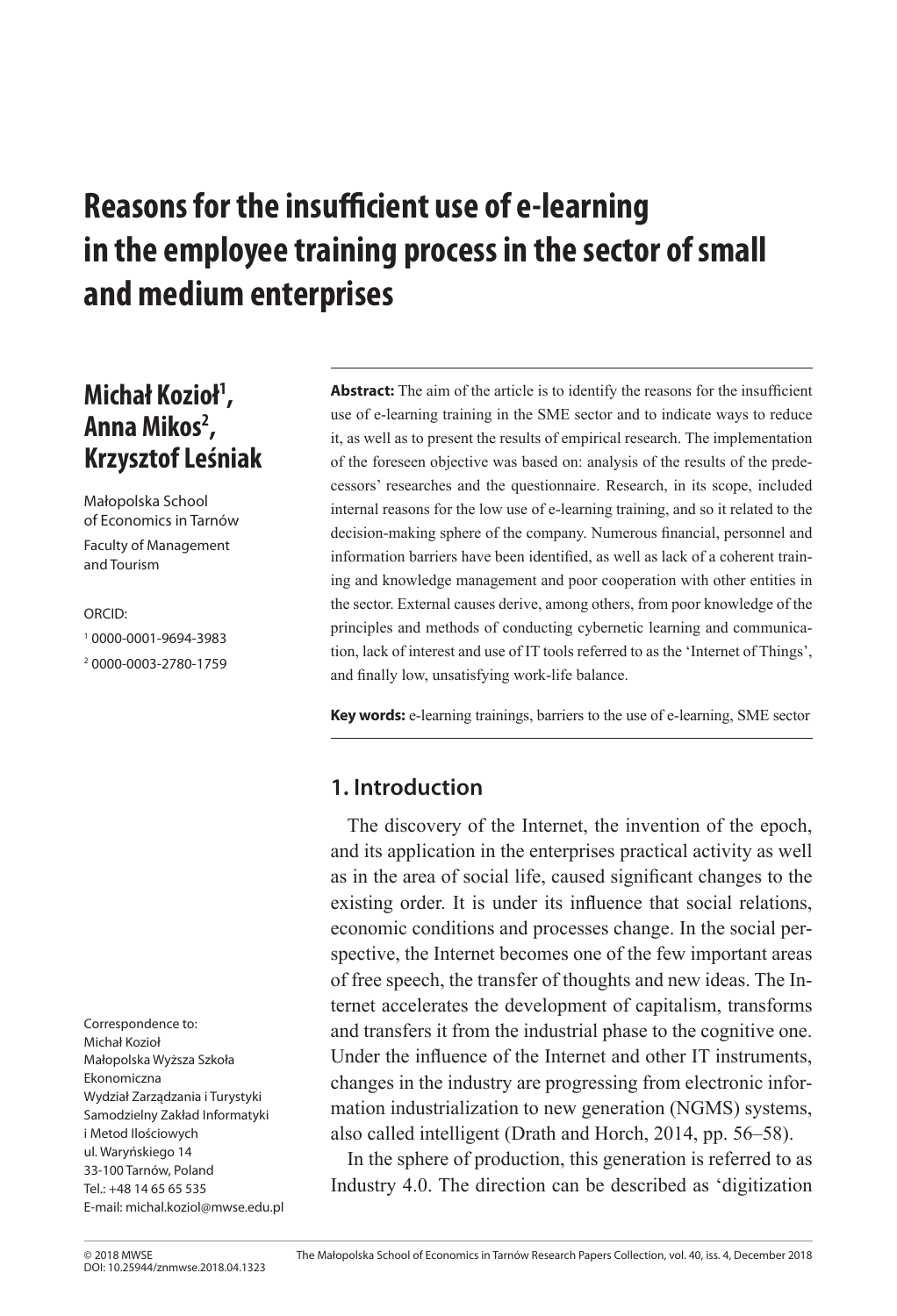of matter', and its assumptions are implemented by intelligent factories controlled by Cyber- -Physical System CPS in the Internet of Things environment.

Among other, equally numerous applications of the Internet, e-learning deserves a special attention. E-learning is meant to be a form of education in which interactive computer techniques are used by the learner in a convenient place and time. They can complement traditional forms of training or education, as well as can be a basic form of training. In short, e-learning is a method of acquiring knowledge (teaching technique and a way of learning), using electronic media. Briefly, it can be described as learning via the Internet. In the aspect of the broad definition provided, e-learning includes various forms of e-education, such as: academic e-learning, school e-learning, corporate e-learning, which is the subject of research described in the article.

According to data from the Sloan Consortium—an international organization monitoring the development of Internet education—the rate of growth of this phenomenon in the 1990s and at the beginning of the twenty-first century was around 20% per annum, but later, at the end of the decade, it began to weaken. Currently, considerable fluctuations in this phenomenon can be observed throughout individual years.

Still, e-learning is not a commonly used method of employee training in many countries. This observation particularly applies to small and medium-sized enterprises. A manifestation of such situation is often the lack of interest in e-learning training by both employees and the company's management. There is a lack of knowledge of the rules and culture of education and learning in this mode. However, recently, after a period of stagnation, there is a growing interest in this form of education. Compulsory trainings are of the biggest interest and so are the types of trainings the most often carried out in companies. They mainly cover the topics of health and safety and fire protection, as well as changes in legal regulations, financial and accounting rules, or information on the control of the course of the plan.

The results of previous research have shown that e-learning is a useful and effective tool for employee training, especially in the sector of small and medium-sized enterprises. Therefore, one should not give up this form of employee training and, what is more important, having improved the organization by its means. Searching for ways and methods to broaden the use of this instrument in practice is an important problem for the development of the company.

The aim of the article is to identify the reasons for the poor use of e-learning training in the SME sector and to indicate ways to reduce it, as well as to present the results of empirical research. The implementation of the foreseen objective was based on: analysis of the results of the predecessors' researches and the questionnaire. Research, in its scope, included internal reasons for the poor use of e-learning training, and so they related to the decision-making sphere of the company. Selected, more important external determinants of the poor use of e-learning were characterized basing on the results of predecessors' research and, to a lesser extent, on opinions of managers and employees of the analyzed companies.

## **2. Communication and social barriers to e-learning training in the sector of small and medium-sized enterprises**

#### *The use of 'single loop' and 'double loop' in the remote learning process*

The basic barrier to the development of corporate e-learning is the knowledge of how to learn and the ability to learn on the principle of a 'double loop'. Referring to cyberne-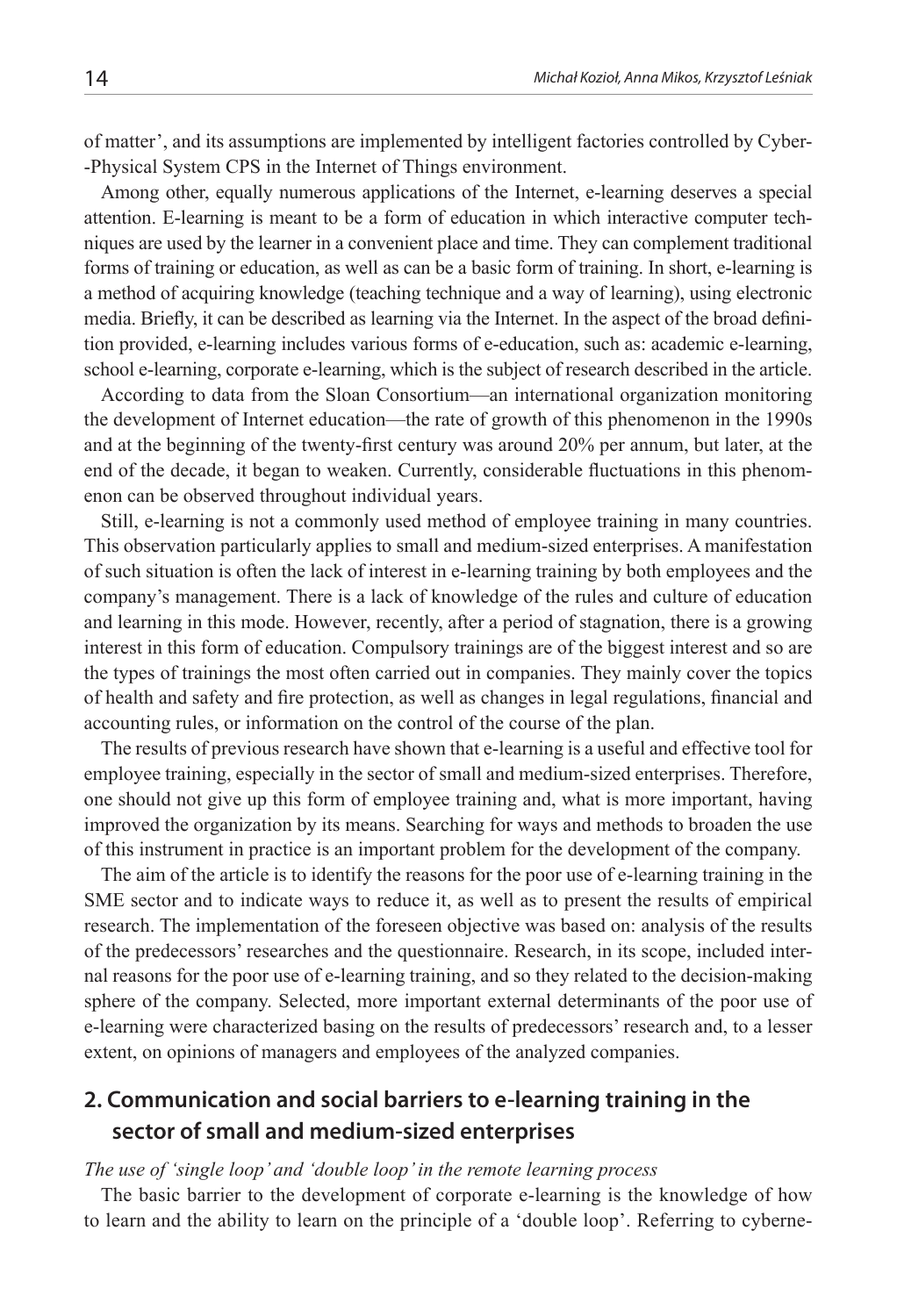tics<sup>1</sup>, especially to the theory of communication and learning, four fundamental principles must be met to make the process run smoothly. First, an individual must have the ability and skills to study different aspects of his environment. Secondly, it must also have the ability to link this information to the operational standards of the organization that govern the behaviour of the individual. Thirdly, it must have the ability to identify deviations from these standards, as well as be able to initiate corrective actions. If these conditions are met, a continuous information exchange process is created between the unit and its surroundings, which allows the unit to act intelligently using various techniques of self-organization and self-regulation.

However, if the individual's intelligence fails, then the feedback process leads to compliance and maintenance of the wrong behaviour pattern (norm). In this situation, according to cybernetics, it is necessary to distinguish the mentioned learning process on the basis of 'single loop' from the learning process indicating how to learn on the principle of 'double loop' (see Morgan, 1983, pp. 96–98). Complex cybernetic systems, such as the human brain, have the ability to identify the wrong pattern. It can detect and correct errors in operational standards and then influence the procedures that direct their actions. This kind of ability to question their own actions is the basis for the actions of individuals (systems), capable of learning how to learn and of self-organizing.

Most organizations and their employees have acquired proficiency in learning based on the 'single loop' rule. This skill, often institutionalized, frequently takes the form of information systems, budgets, a set of financial regulations, health and safety, and quality standards.

Achieving proficiency in learning according to the 'double loop' model, often turns out to be tedious and unreliable. It is difficult to identify and define systems for viewing and questioning accepted norms, procedures, policy, in relation to changes in the environment and continuous process of introducing innovations. Failures in this area often affect bureaucratic organizations, mainly due to petrified structures, sharply outlined hierarchical divisions, established behavioural patterns, areas of necessary knowledge. In bureaucratic organizations, the free flow of knowledge rarely takes place, and the binding principle of bureaucratic responsibility effectively blocks the operation based on the principle of 'double loop'.

There is one more issue that significantly impedes e-learning training and employee learning, resulting from the fact that there is often a discrepancy between what people say and what they do (Morgan, 1983, p. 101). Chris Argygis and Donald Schön use the distinction between 'propounded theory' and 'application theory' to denote this phenomenon. 'Prejudiced theories' effectively prevent people who preach these theories as well as those to whom they are addressed from understanding the problems and dealing with them.

There are many ways to deal with the learning barriers of organization members. Selected, more important are: stimulating reflexivity, openness, appropriate style of management, team work, networking that allows seeking help in solving problems and the learning, taking into account the principle of the 'double loop', mentioned above.

<sup>1</sup> Cybernetics is a science about the processes of control and communication between man and machine (Kienzler, 2003, p. 60). The American mathematician Norbert Wiener is considered to be the founder of cybernetics.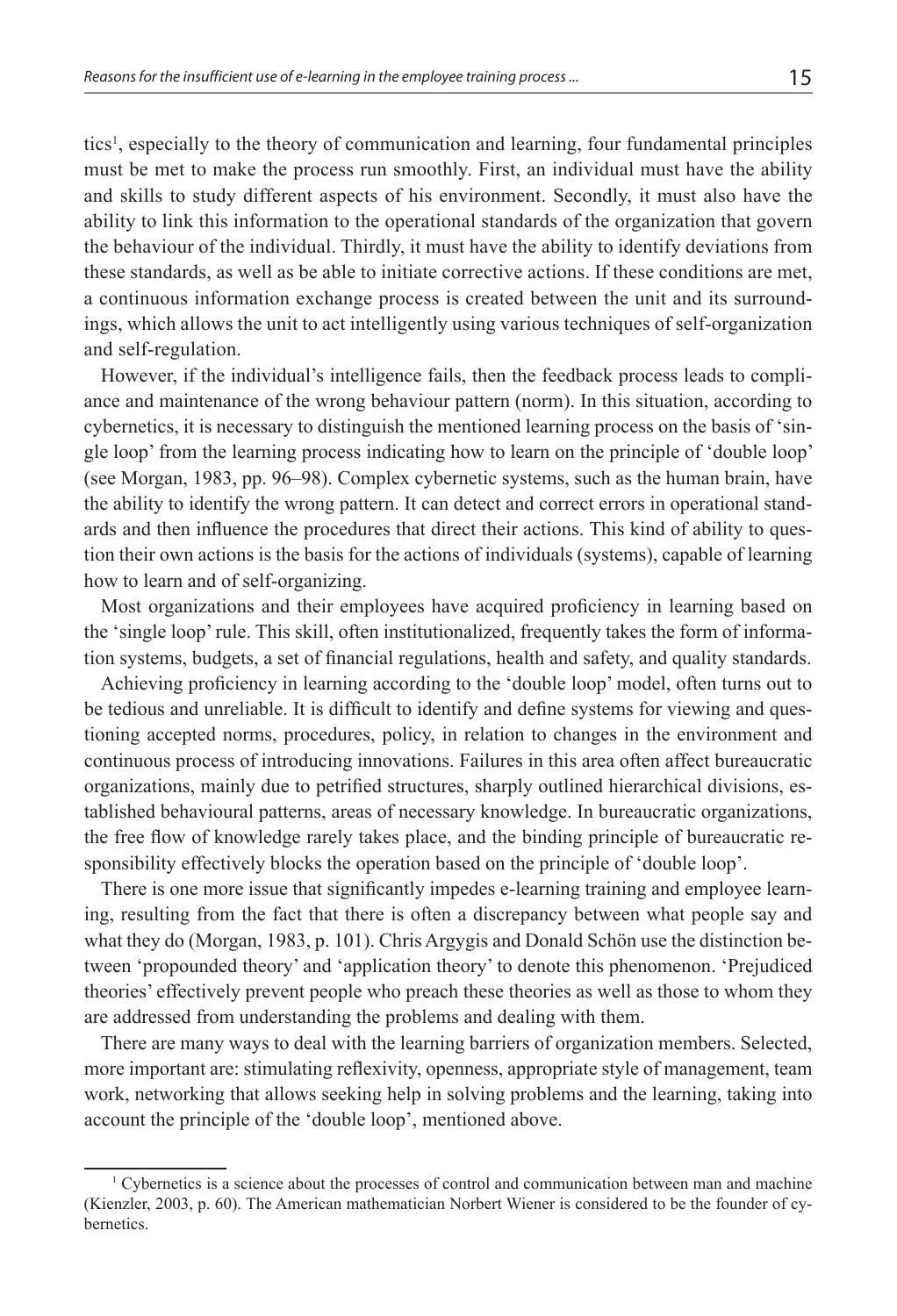#### *'Internet of Things' and e-learning in the context of information technology acceptance*

The concept of 'Internet of Things'  $(IoT)^2$  formulated by Kevin Ashton in 1999, which also includes e-learning in its structure, is still developing in both qualitative and quantitative terms.

The number of devices connected to the Internet significantly exceeds the number of inhabitants of the world and is still growing, in particular it concerns mobile devices such as smartphones, tablets, cameras, etc.

In model 'Internet of Things' networks, any object or device (called 'thing' or 'smart object') can automatically connect to the Internet, making a full network node, and communicate with any other object (device) connected to it (Mącik, 2016, p. 13).

The next part of the article presents selected results of empirical research on attitudes of young consumers towards technologies and devices classified as 'Internet of Things' (see more on this topic: Mącik, 2016. pp. 11–27).

Young consumers seem skeptical about the actual usefulness of the 'Internet of Things' in their lives. The respondents can see more clearly the disadvantages rather than the advantages associated with the use of IoT devices, most fearing of losing privacy. At the same time, they notice the convenience of using such solutions and their potential ability to generate savings in expenses. Respondents' fears related to the use of 'Internet of Things' devices:

- exposes me to overly intrusive and frequent advertizing,
- exposes me to leakage of sensitive data about me,
- exposes me to uncontrolled loss of privacy,
- provides data about my behaviour to others,
- provides data about my purchases,
- may cause loss of control over the device,
- creates a sense of danger,
- raises concerns about privacy,
- raises concerns about health, costs and others.

In their statements, the consumers emphasized that most often they use simple configurations of wireless devices such as printers or speakers in home and personal networks. The majority expressed the opinion that they do not intend to make additional purchases of IoT devices, they do not have such a need.

#### *E-learning versus the Work-Life Balance (WLB) concept*

The concept of balancing professional life and personal life was a reaction to prolonged working hours as well as socio-cultural changes, such as the large and still increasing share of women in the labour market and the associated new, different from traditional, distribution of roles in the family (Kot-Radojewska, 2014), as well as a change in the nature and content

<sup>2</sup> The idea of the 'Internet of Things', in which objects (material world) equipped with sensors that collect information from the environment communicate (exchange data) with computers via ICT networks, mainly the Internet (see Brill, 2014, p. 97). The 'Internet of Things' also includes research areas related to the development of the systems discussed (López et al., 2012, p. 291), which aim to use and extend the functionality of existing Internet networks as a communication platform for various types of facilities and equipment and modules occurring in the human environment (Ożadowicz, 2014, p. 88).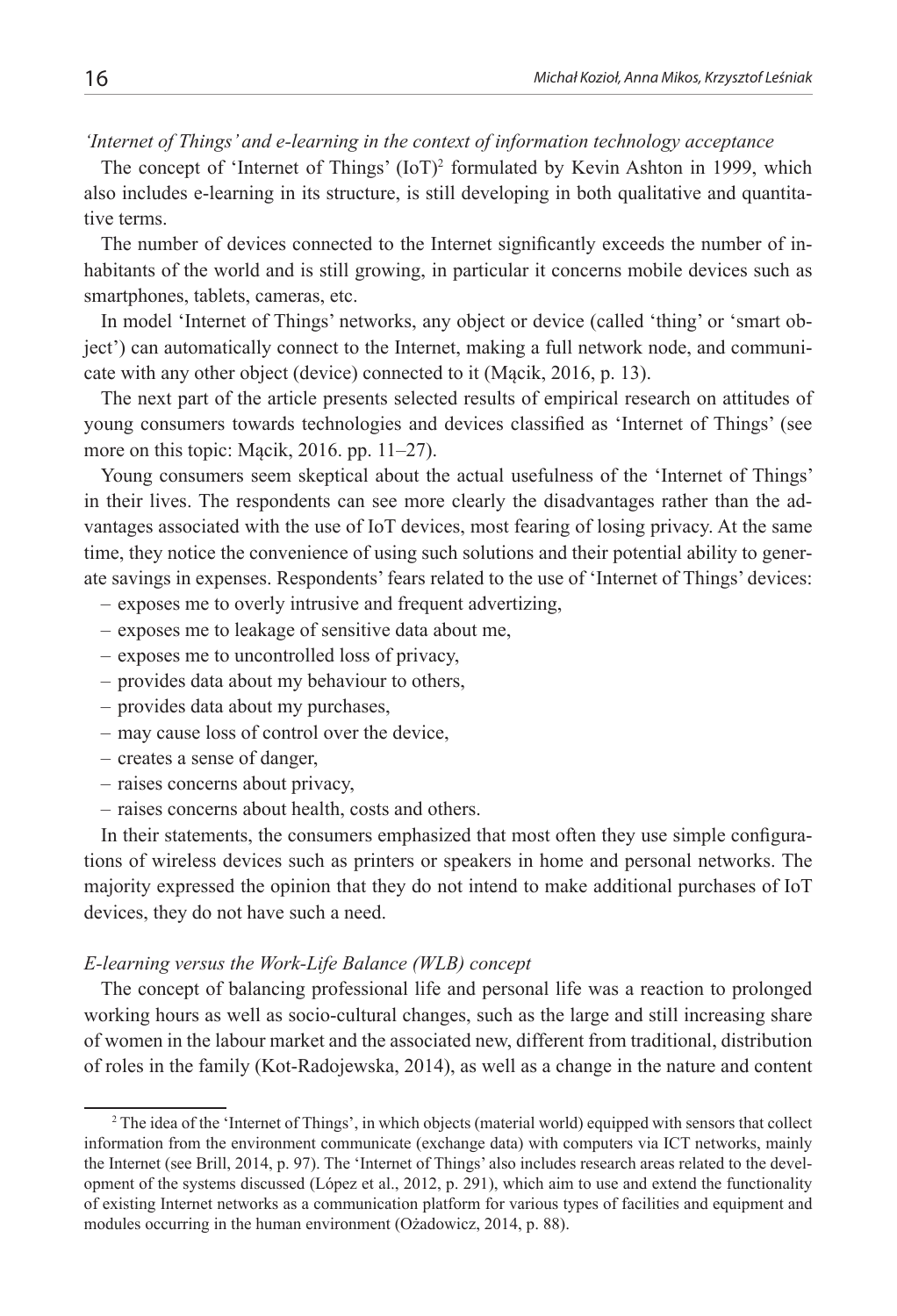of the work. The phenomena mentioned above have caused employees' disabilities, illnesses, a sense of burnout, deterioration of family relationships (Samojlik, 2015), and in the sphere of manufacturing, a significant decline in creativity, productivity and organizational involvement of employees (Monster Polska, 2016).

There are many definitions of this phenomenon in the literature. According to David Clutterbuck, the balance between work and personal life occurs when an individual copes with a potential conflict between the various requirements, regarding his time and energy in such a way that his desire for well-being and fulfillment is satisfied (Clutterbuck, 2005, p. 26). In essence, it is about the skill appropriate to the needs, not necessarily equal, distribution of available time between the areas of private and professional life (Dąbrowska, 2014) and treating these two areas complementarily (Bargij, 2014), so that they form the whole and bring general satisfaction.<sup>3</sup> The division of time can be made according to many criteria. The simplest is probably breaking it down into basic life activities, such as: working time, time for commuting and work, time of obligatory classes, time of satisfying physiological needs, free time connected with personal development.

It can be concluded from the quoted remarks that the employee is an architect of the time budget structure and it is him who is responsible for the balance between work and home. However, there are more and more opinions from researchers who, to a large extent, bear responsibility for the imbalance on the employer. They emphasize that the balance may arise through the introduction of organizational changes, special intervention programmes and benefits, and so the harmony between the two areas depends to a large extent on the company's organizational culture (Dąbrowska, 2014).

Work-life balance of employees in Polish enterprises is low. According to the work-life balance index calculated by OECD, Poland was ranked 25th among 36 countries surveyed. It obtains 6.5 points on a 10-point scale, which places it close to countries that do not help employees to maintain balance (see Figure 1). This situation is largely influenced by the work environment that requires performing duties during illness, holidays and overtime.

Work overload and lack of time have a negative impact on relationships with others and on employees' learning and development in e-learning mode. Our own research on these topics showed that business owners and managers used e-learning for the purposes of self-organized learning and organizational improvement, allocating 4–6 hours a week for this activity while specialists used it for about 3–4 hours, and employees in non-managerial positions did not take such actions at all.

Selected, more important work-life balance activities are: reconstruction and improvement of flexibility of working time, wider use of e-learning and remote work, redundancy of working time for learning in e-learning mode, development of social programmes, with particular attention paid to facilities for parents, as well as knowledge of the rules and their skillful use in managing their time and others.

<sup>&</sup>lt;sup>3</sup> Such balance occurs when work does not encroach on private life and vice versa, when extramural life does not occur at its expense (Borkowska, 2004, p. 54). In addition, the enterprises implementing the programmes of the discussed idea create definitions for their own needs, e.g. WLB are the examples of system solutions that help employees to maintain a balance between work and private life and to help incorporate different social roles to reach satisfaction in both spheres of life (Tchibo, 2015).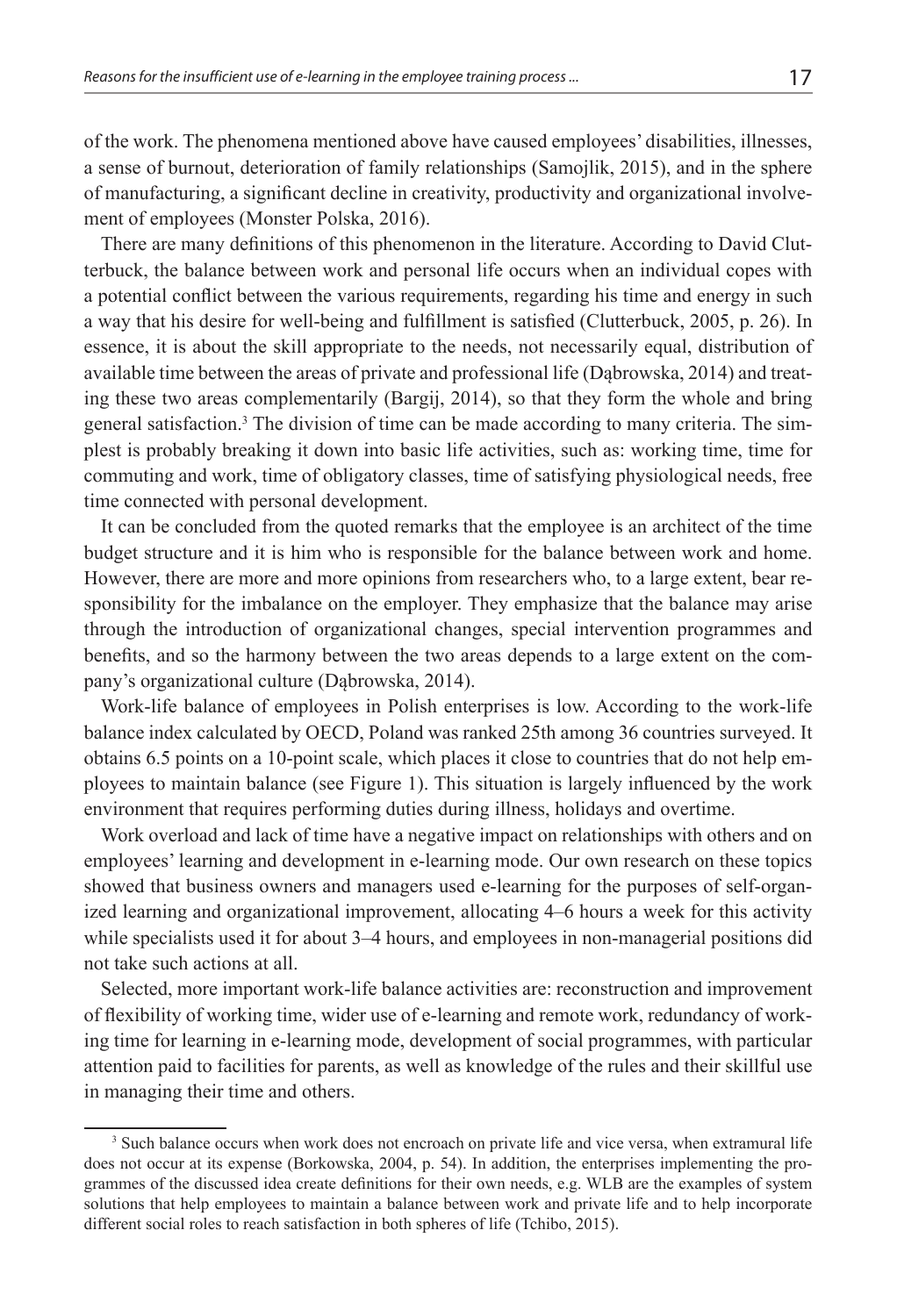

Figure 1. Work-life balance indicator in selected OECD countries

S o u r c e: OECD, 2018.

## **3. The use of e-learning in the process of training employees of SME sector enterprises**

In empirical research, the organizing method, which is the questionnaire, was used, together with statistical methods. The research was made to obtain information about business entities from people managing them, first and foremost from their owners, board members, directors, and managers of appropriately high level of management.

The research covered 166 enterprises of the SME sector, dealing mainly with the provision of services (47%), production (21%) and trade (13%). The largest number of companies covered the region (37%), few companies indicated national (34%) and international (25%) coverage. Most of them assessed their financial condition positively (almost 50%), much less—29%—assessed the financial condition as average, another 10% of companies described it as good. Only 8% considered their financial situation as poor.

To sum up the general characteristics of the companies, it should be stated that the enterprises participating in the study reflected the structure of the sector, especially the SME sector in Southern Poland (see more Kozioł, 2018, p. 109), in both economic and organizational structure, as well as technical and technological one.

The information obtained allowed to present the following conclusions important from the point of view of the objectives of the article. 20% of all surveyed companies use e-learning in the process of employee training. In most of them, this process is organized in an occasional, share-based manner—depending on the needs (58%). In others, the training process using the e-learning method occurs as unorganized and accidental activities (30%). By contrast, 6%, i.e. only 10 companies, are constantly using this employee training tool. The relevant data are shown in Tables 1 and 2.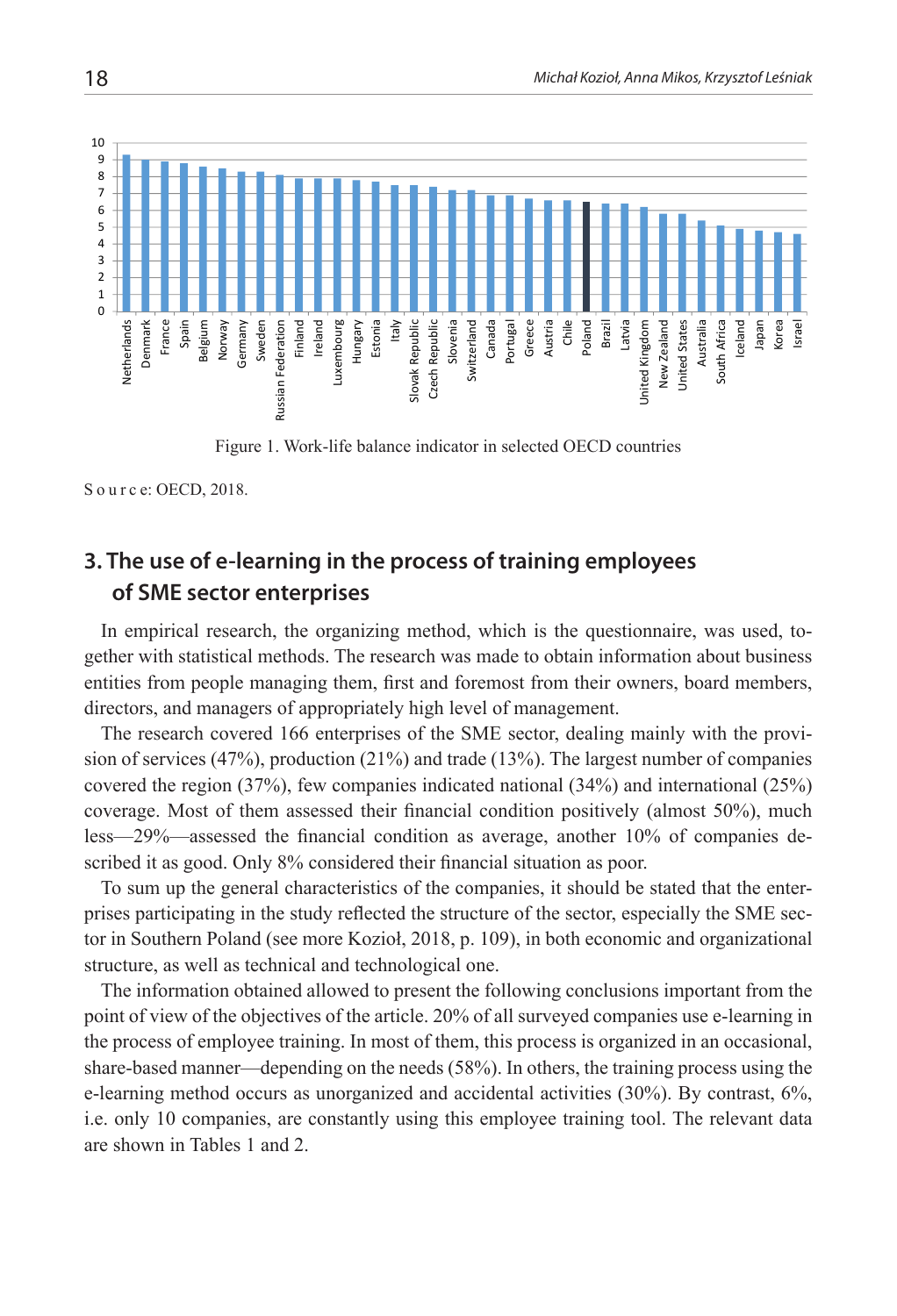| Indication                                                              | Enterprises $(\% )$ |
|-------------------------------------------------------------------------|---------------------|
| The company uses e-learning in the process of employee training         | 20                  |
| The company does not use e-learning in the process of employee training | 74                  |
| No answer                                                               |                     |

Table 1. Application of the training process using the e-learning method

S o u r c e: Kozioł, 2018, p. 128.

Table 2. Forms of the training process using the e-learning method

| Training process                   | Enterprises $(\% )$ |
|------------------------------------|---------------------|
| Continuous management process      |                     |
| Occasional management process      | 58                  |
| Unorganized, accidental activities | 30                  |
| No answer                          |                     |

S o u r c e: Kozioł, 2018, p. 129.

The results of the research indicated that enterprises evince high activity in training and improving employees. Almost all of them were conducting training in the traditional form, a quarter also uses other forms of investing in human capital, i.e. seminars and studies. E-learning trainings are dedicated in the initial phase and will probably develop. As it can be assumed from the frequency of using IT tools supporting training, over half of employees use them in the process of informal learning from others.

Among the important reasons for the low use of e-learning training, rooted in the internal conditions of the company, the most frequently mentioned are: lack of knowledge gathering and dissemination, scarcity of funds allocated for this activity (20%–30% of the surveyed companies mentioned it); poor IT infrastructure, poor internal communication, fluctuation of specialists or inappropriate management style—indicated by about 15% of the surveyed organizations. However, the resistance of employees against sharing knowledge with others was noticed in 20% of companies. Summarizing the presented results of the analysis, it should be emphasized that numerous, significant barriers to the development of e-learning appear in every fifth company under study. This phenomenon is not as widespread as it was assumed. The data fully confirm the collected statements (see Table 3), which show that over 70% of companies do not notice barriers in sharing knowledge, moreover, over 50% of them state there is no rivalry between employees caused by unhealthy competition.

| Barrier type                                        | Enterprises $(\% )$ |
|-----------------------------------------------------|---------------------|
| Lack of any systems, knowledge gathering procedures | 30                  |
| Knowledge is collected, but not disseminated        | 20                  |
| Resistance to sharing knowledge                     | 20                  |
| Poor communication                                  | 14                  |
| Inadequate management style                         | 15                  |

Table 3. Significant barriers to the development of e-learning in the company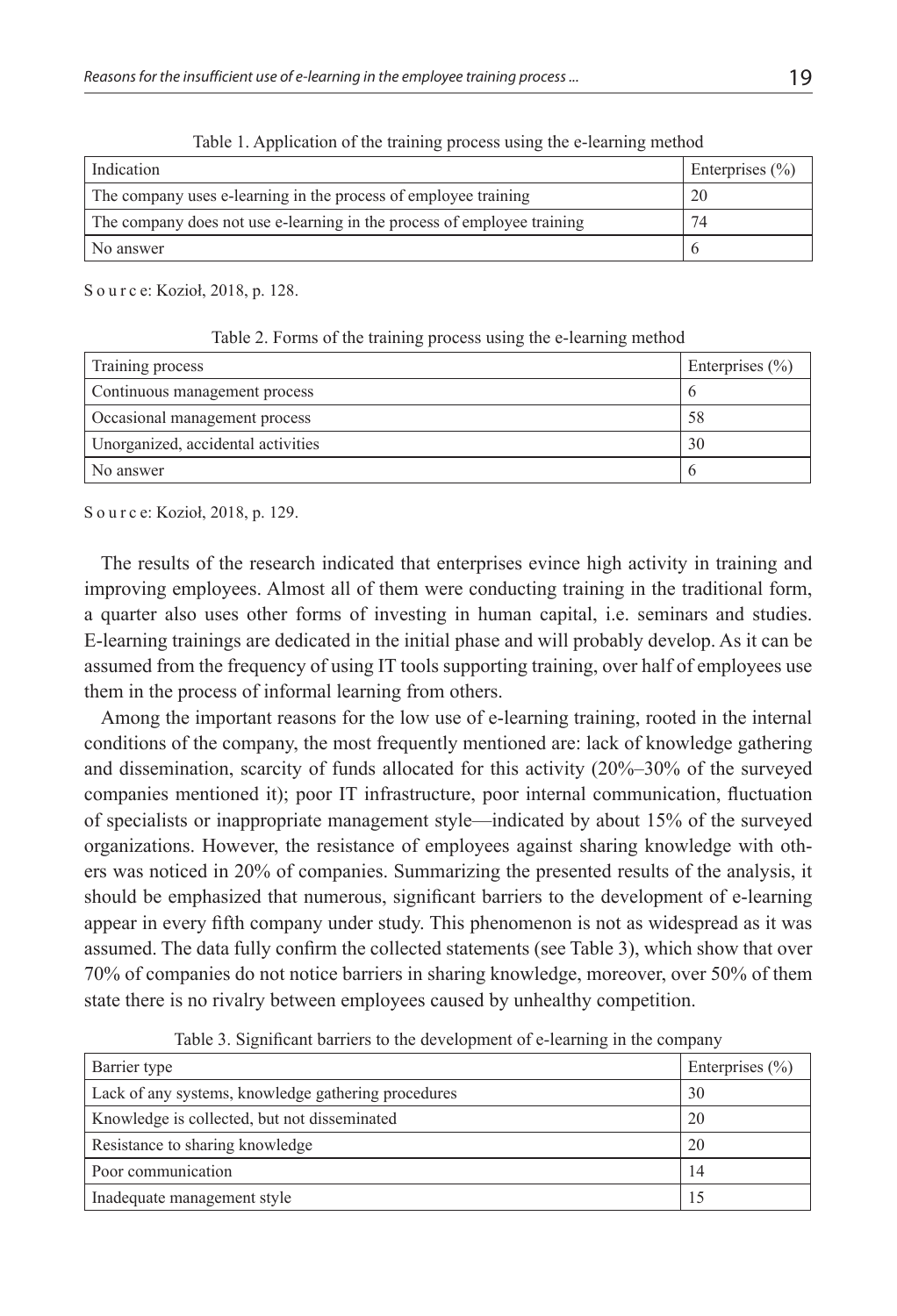| Barrier type                | Enterprises $(\% )$ |
|-----------------------------|---------------------|
| Lack of financial resources | 22                  |
| Poor IT infrastructure      | 16                  |
| Fluctuation of specialists  | 16                  |
| Others                      |                     |

S o u r c e: Kozioł, 2018, p. 112.

The advancement of information systems in the surveyed enterprises of the SME sector and their cooperation with other entities operating on the market are worth mentioning here.

The most commonly used IT systems were systems with a database of approximately 81%, and transaction systems that were used in 64% of surveyed enterprises. To a much lesser extent, e-learning systems were used—9%, and management information systems as well as decision support systems—6% and 5%, respectively. These systems can be used to rationalize decisions at both operational and strategic level, and therefore it can be assumed, that their significance and practical application will increase. Other IT solutions were clearly less popular; expert systems, early warning systems, or simulation systems were used in 1% to 4% of the surveyed enterprises (see Table 4).

Table 4. Types of information systems used in SMEs

| Type of system                                        | Enterprises $(\% )$ |
|-------------------------------------------------------|---------------------|
| Transaction systems (ST)—informational domain systems | 64                  |
| Systems with a database                               | 81                  |
| Decision support systems (SWD)                        | 5                   |
| Management information systems (SIK)                  | 6                   |
| Expert systems (SE)                                   | 4                   |
| Early warning systems (EWS)                           | $\overline{2}$      |
| Simulation systems (decision making)                  |                     |
| E-learning systems                                    | 9                   |
| Others                                                | 4                   |

S o u r c e: Kozioł, 2018, p. 122.

An important determinant of the development of e-learning is its use in the search for necessary information and knowledge. The most frequently mentioned directions of obtaining and exchanging information were customers and recipients—54% of the surveyed companies, competitors and companies of the same industry—48%, suppliers and cooperators—45%. As sources of information, seminars and conferences—40%, as well as fairs and exhibitions (slightly less frequently mentioned)—38%. University colleges were much weaker in this respect—16%. Other directions of obtaining information serving the introduction of new solutions or making the innovative activity more dynamic were used only by 4–7% of the surveyed companies. For example, it can be stated that 7% of enterprises cooperated with scientific institutions, 5% with research and development units, and 4% with the technology transfer centre (see Table 5).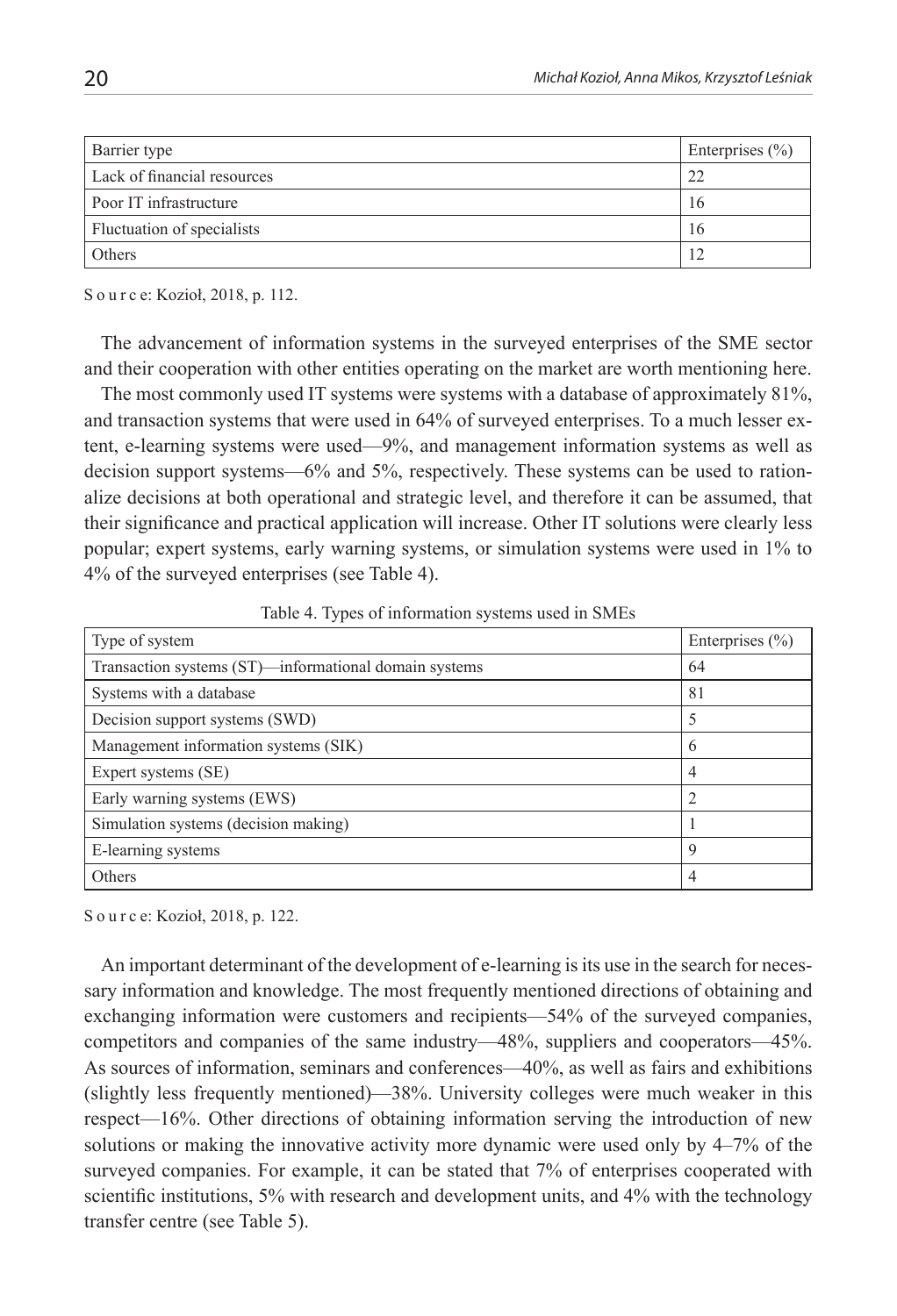| Table 5. The way of obtaining information by the company to introduce a new solution or to expand |
|---------------------------------------------------------------------------------------------------|
| the scope of innovative activity                                                                  |

| Source of information                                         | Enterprises $(\% )$ |
|---------------------------------------------------------------|---------------------|
| Universities                                                  | 16                  |
| Scientific institutions                                       |                     |
| Technology transfer centres                                   | 4                   |
| Research & Development units                                  | 5                   |
| Suppliers of equipment, materials, components and software    | 45                  |
| Customers                                                     | 54                  |
| Competitors and other companies in the same field of activity | 48                  |
| Trade shows/ exhibitions                                      | 38                  |
| Seminars, scientific conferences                              | 40                  |

S o u r c e: Kozioł, 2018, p. 122.

## **4. Summary and conclusions**

As a result of the conducted questionnaire studies and the analysis of the collected data, it was stated that:

- 1. Over 20% of all surveyed enterprises use e-learning in the process of employee training. In the majority of them, this process is organized in a periodic and share manner, and is less often performed as a permanent activity.
- 2. Most employees support their training with the use of IT tools, such as the Internet, websites, e-mail, databases, and so it can be assumed that they use them in the process of self-education, i.e. in the process of informal learning from others.
- 3. E-learning trainings are currently in the SME sector in the initial phase, at the creation stage, their dissemination on a scale of 1–5 can be determined at the level of 2–3.

It turned out that the essential reasons for the insufficient use of e-learning in the training process are:

- 1. Lack of a coherent training and knowledge management system. Activities in this area are based mainly on internal, available operational possibilities.
- 2. Insufficient cooperation of the surveyed enterprises with scientific and research institutions and other entities of the SME sector, rare cases of establishing cooperation and taking alliances.
- 3. Low level of sophistication and use of IT systems.
- 4. The existence of numerous barriers of a financial, personnel and information nature. The costs of IT modernization and structural changes are an essential limiting factor.

As it can be seen in the enterprises of the SME sector, there are still a lot of barriers of the insufficient use of e-learning for the purposes of e-learning training in particular. The internal reasons given are limited or even eliminated. On the other hand, external ones do not change enough, they result, among others, from poor knowledge of rules and ways of cybernetic learning and communication, lack of interest and use of IT tools referred to as the 'Internet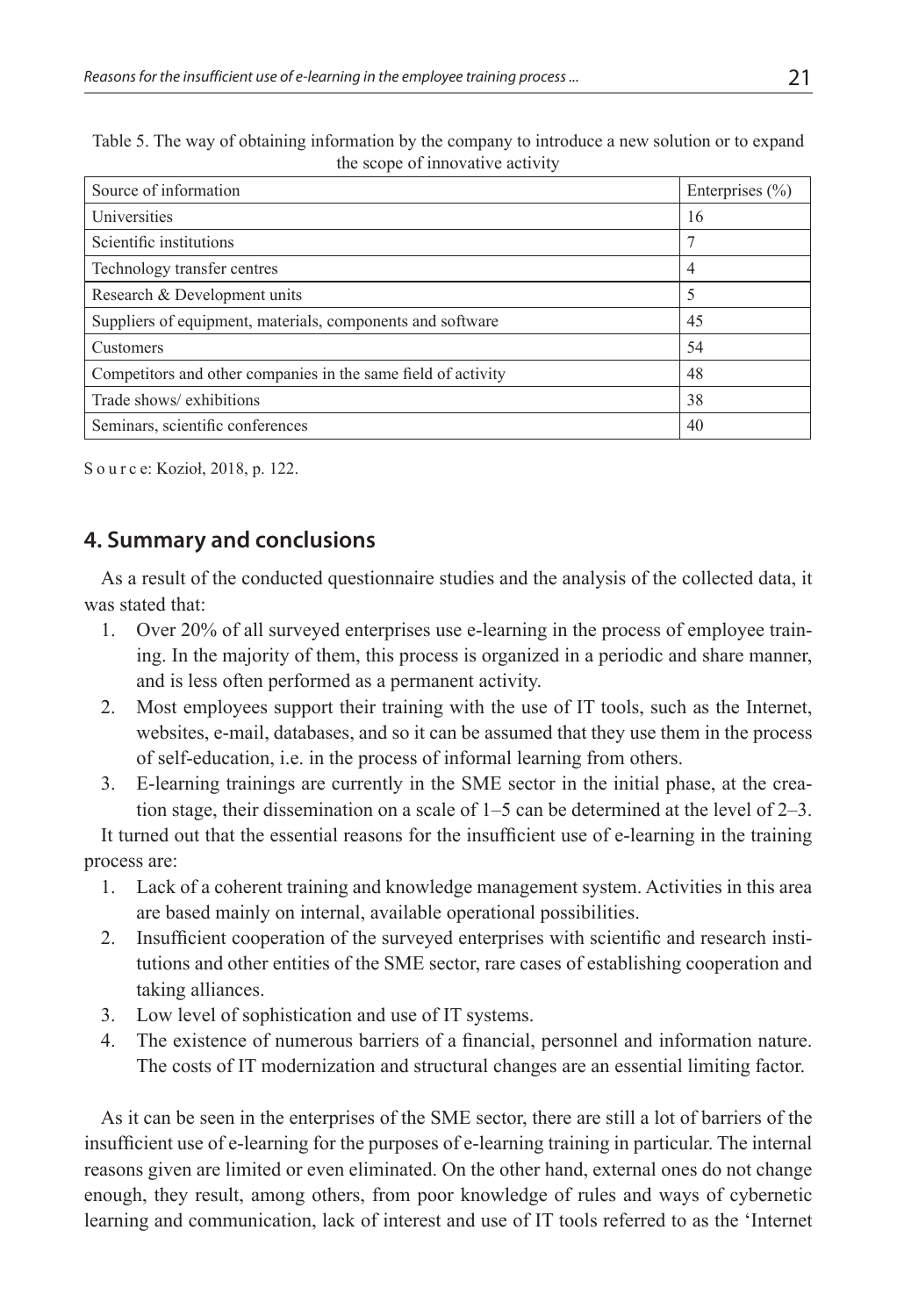of Things', and finally, low, unsatisfying work-life balance of Polish company employees, resulting to a large extent from existing relations and working conditions.

### **References**

- Bargij, J. (2014). *Work-life balance, czyli balansowanie między pracą a życiem osobistym* [online, accessed: 2016-02-15]. Ready for Future. Wrocław: Fundacja Educover. Retrieved from: http://educover.pl/czaspismo/work-life-balance-czyli-balansowanie-miedzy-praca-a-zyciem-osobistym/.
- Borkowska, S. (2004). Praca a życie pozazawodowe. In: S. Borkowska (ed.). *Przyszłość pracy w XXI wieku*. Warszawa: Instytut Pracy i Spraw Socjalnych. ISBN 838789057X.
- Brill, J. (2014). The Internet of things: Building trust and maximizing benefits through consumer control. *Fordham Law Review*, *83* (1), 205–217.
- Clutterbuck, D. (2005). *Równowaga między życiem zawodowym a osobistym. Przewodnik dla specjalistów od spraw personalnych*. Transl. by G. Łuczkiewicz. Kraków: Oficyna Ekonomiczna. ISBN 8389355515.
- Dąbrowska, A. (2014). *Oddziaływania resocjalizacyjne. Autorski model pracy edukacyjno-wychowawczej z nieletnimi*. Warszawa: Wydawnictwo Naukowe PWN. ISBN 9788301180003.

Drath R., Horch A. (2014). Industrie 4.0: Hit or hype? *IEEE Industrial Electronic Magazine*, *8* (2), 56–58.

- Kienzler, I. (2003). *Słownik terminologii komputerowej angielsko-polski i polsko-angielski*. Gdynia: IVAX. ISBN 8388134116.
- Kot-Radojewska, M. (2014). *Jak zachować równowagę? O work-life balance słów kilka* [online, accessed: 2016-02-15]. In: Jobs.pl. Katowice: Jobs.pl SA. Retrieved from: www.jobs.pl/poradniki/jak-zachowac- -rownowage-o-work-life-balance-slow-kilka.
- Kozioł, M. (2018). *Wykorzystanie e-learningu w procesie szkolenia pracowników małych i średnich przedsiębiorstw*. Pelplin: Bernardinum.
- López, T. S., Ranasinghe, D. C., Harrison M., McFarlane, D. (2012). Adding sense to the Internet of Things. *Personal and Ubiquitous Computing*, *16* (3), 291–308.
- Mącik, R. (2016). "Internet rzeczy" postrzegane przez młodych konsumentów korzyści i zagrożenia wyniki badań wstępnych. In: J. Moczydłowska, Z. Patora-Wysocka (eds.). *Nowe trendy w zarządzaniu – perspektywa marketingowa i personalna* (pp. 11–27). Przedsiębiorczość i Zarządzanie, 17 (4), part 3. Łódź–Warszawa: Wydawnictwo Społecznej Akademii Nauk.
- Monster Polska. (2016). *Sukces to równowaga = balans między życiem zawodowym a osobistym* [online, accessed: 2016-02-15]. Monster Polska. Retrieved from: http://informacje.monsterpolska.pl/sukces-to- -rownowaga-balans-miedzy-zyciem-zawodowym-a-osobistym/article.aspx.
- Morgan, G. (ed.). (1983). *Beyond method: Strategies for social research*. Newbury Park: Sage Publications. ISBN 0803919735.
- OECD. (2018). Work-Life Balance [online, accessed: 2018-11-20]. In: *OECD Better Life Index*. Retrieved from: http://www.oecdbetterlifeindex.org/topics/work-life-balance/.
- Ożadowicz, A. (2014). Internet rzeczy w systemach automatyki budynkowej. *Napędy i Sterowanie*, *12*, 88– 93.
- Samojlik, M. (2015). *Work-life balance* [online, accessed: 2016-02-15]. Elektroniczne Centrum Aktywizacji Młodzieży. Retrieved form: www.ecam.ohp.pl/-/work-life-balance-71323.
- Tchibo. (2015). *Work-life balance: równowaga praca rodzina* [online, accessed: 2015-01-04]. Warszawa: Tchibo. Retrieved from: http://www.tchibo.com/content/1000076/-/pl/kariera/work-life-balance.html;jes sionid=36DFFC364F41CDD1C050705D6C6BB5C.